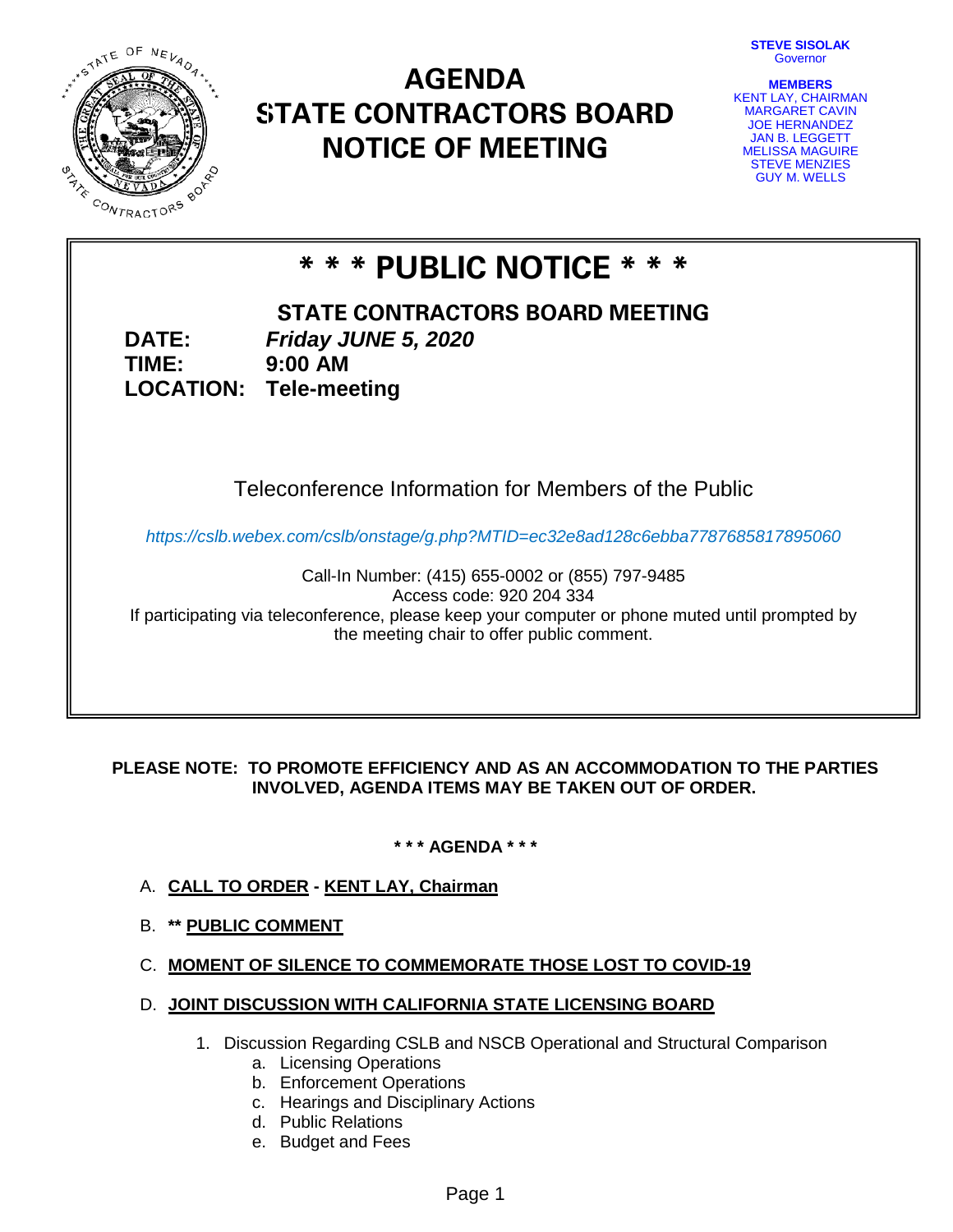- 2. Discussion Regarding CSLB and NSCB Response to COVID-19 and Effects on Board **Operation** 
	- a. Licensing Processes and Testing
	- b. Enforcement Investigative Processes
	- c. Telecommuting Programs and Impact on Operations
	- d. Hearings and Disciplinary Actions
	- e. Public Relations
	- f. Budget
- 3. Discussion Regarding Use of Technology to Limit In-person Meetings
	- a. Administrative Hearing Proceedings
	- b. Public Meetings
	- c. Virtual Site Visits by Staff and Industry Experts
- 4. Discussion Regarding Licensure Programs
	- a. Removing or Reducing Barriers to Licensure
	- b. Automation of Application Submittal
- 5. Discussion Regarding Effects of COVID-19 on the Construction Industry
	- a. Construction as an Essential Service
	- b. Job Site Safety
	- c. Changes in Construction Business Practices
	- d. Building Department Inspection Challenges

#### E. **\*\*PUBLIC COMMENT**

Adjournment – For Possible Action

#### **\*\* PUBLIC COMMENT**

Pursuant to Section 2 of Directive 006, members of the public may submit written public comment by email to [PublicComment@nscb.state.nv.us.](mailto:PublicComment@nscb.state.nv.us) Emails received prior to adjournment of the meeting will be entered into the record. Please be sure to include the meeting date and "Public Comment" in the subject line of your email.

#### **PUBLIC NOTICE**

Pursuant to Section 1 of the Declaration of Emergency Directive 006 ("Directive 006"), the requirement contained in NRS 241.023(1)(b) that there be a physical location designated for meetings of public bodies where members of the public are permitted to attend and participate has been suspended. Pursuant to Section 3 of Directive 006, the requirement contained in NRS 624.020(4)(a) that public notice agendas be posted at physical locations within the State of Nevada has likewise been suspended.

Notice of this meeting was posted on the Nevada State Contractors Board Internet Website and the Public Notice Website.